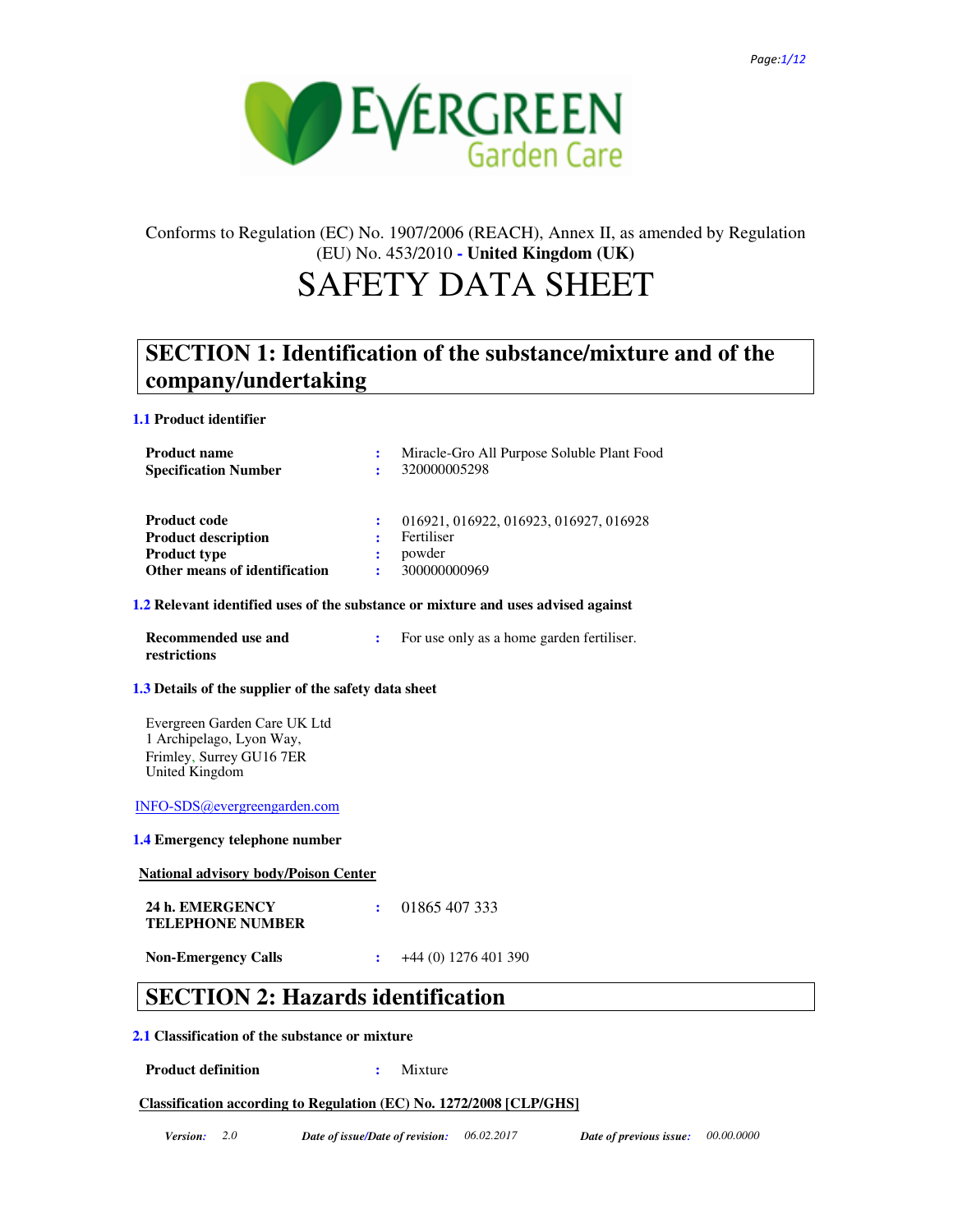*Miracle-Gro All Purpose Soluble Plant Food Page:2/12* 

Not classified.

See Section 16 for the full text of the H statements declared above. See Section 11 for more detailed information on health effects and symptoms.

#### **2.2 Label elements**

| Signal word              | No signal word.                                   |
|--------------------------|---------------------------------------------------|
| <b>Hazard statements</b> | No known significant effects or critical hazards. |

#### **Precautionary statements**

| General                                 | ፡              | Not applicable. |  |
|-----------------------------------------|----------------|-----------------|--|
| <b>Prevention</b>                       | ፡              | Not applicable. |  |
| <b>Response</b>                         | ÷              | Not applicable. |  |
| Storage                                 | ፡              | Not applicable. |  |
| <b>Disposal</b>                         |                | Not applicable. |  |
| <b>Supplemental label elements</b>      |                | Not applicable. |  |
| <b>Annex XVII - Restrictions on the</b> | ÷              | Not applicable. |  |
| manufacture, placing on the             |                |                 |  |
| market and use of certain               |                |                 |  |
| dangerous substances, mixtures          |                |                 |  |
| and articles                            |                |                 |  |
| Special packaging requirements          |                |                 |  |
| <b>Containers to be fitted with</b>     | $\ddot{\cdot}$ | Not applicable. |  |
| child-resistant fastenings              |                |                 |  |
| <b>Tactile warning of danger</b>        | $\ddot{\cdot}$ | Not applicable. |  |
|                                         |                |                 |  |
| 2.3 Other hazards                       |                |                 |  |
| Substance meets the criteria for        | ÷              | Not applicable. |  |
| <b>PBT</b> according to Regulation      |                |                 |  |
| (EC) No. 1907/2006, Annex XIII          |                |                 |  |
|                                         |                |                 |  |
| Substance meets the criteria for        | ÷              | Not applicable. |  |
| <b>vPvB</b> according to Regulation     |                |                 |  |
| (EC) No. 1907/2006, Annex XIII          |                |                 |  |
| Other hazards which do not              | ፡              | None known.     |  |
| result in classification                |                |                 |  |

# **SECTION 3: Composition/information on ingredients**

**3.2 Mixtures :** Mixture

There are no additional ingredients present which, within the current knowledge of the supplier and in the concentrations applicable, are classified as hazardous to health or the environment, are PBTs, vPvBs or Substances of equivalent concern, or have been assigned a workplace exposure limit and hence require reporting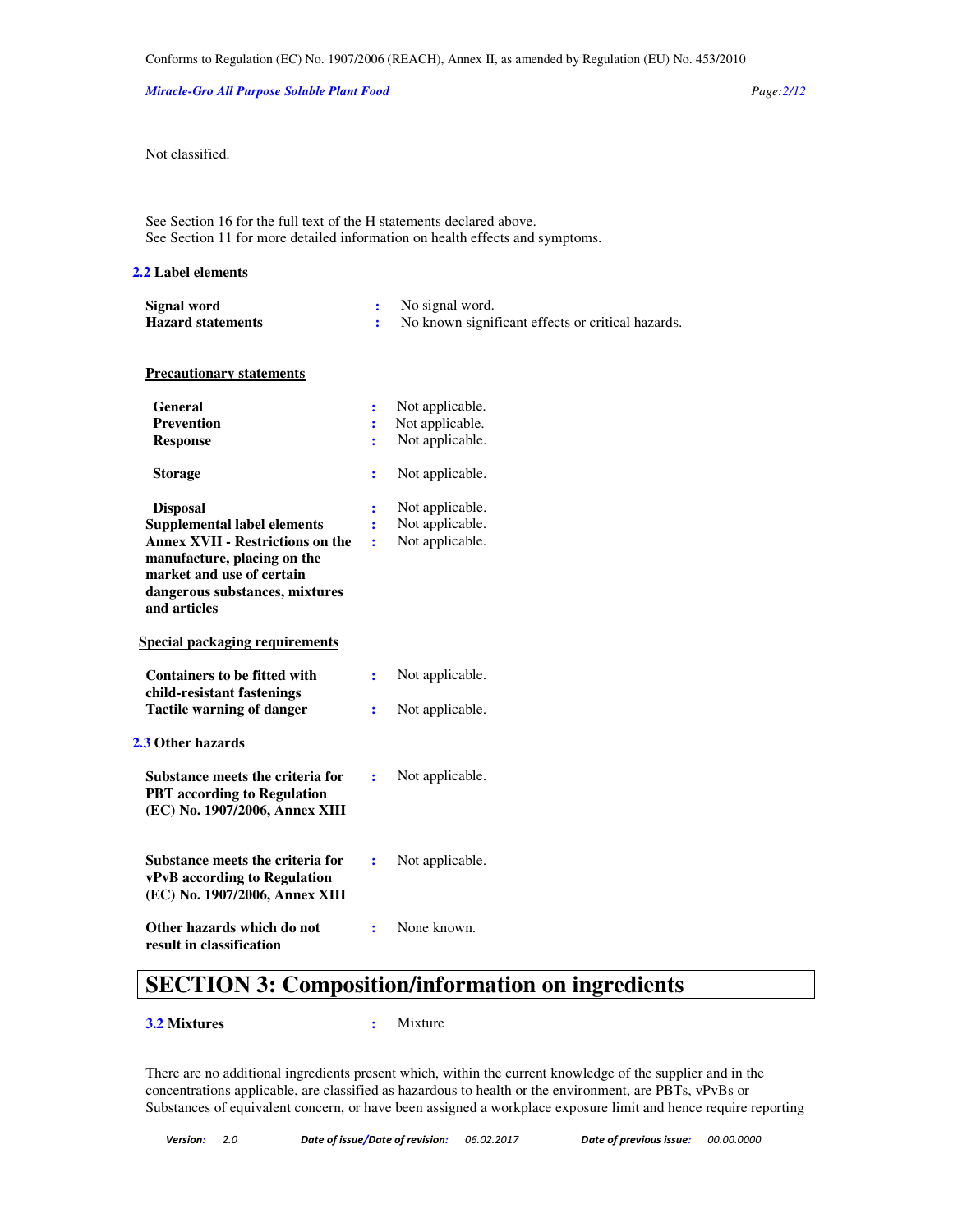*Miracle-Gro All Purpose Soluble Plant Food Page:3/12* 

in this section.

**Occupational exposure limits, if available, are listed in Section 8.** 

## **SECTION 4: First aid measures**

#### **4.1 Description of first aid measures**

| Eve contact                                                     | ÷                    | Immediately flush eyes with plenty of water, occasionally lifting the<br>upper and lower eyelids. Check for and remove any contact lenses.<br>Get medical attention if irritation occurs.                                                                                                                                                                                                                               |
|-----------------------------------------------------------------|----------------------|-------------------------------------------------------------------------------------------------------------------------------------------------------------------------------------------------------------------------------------------------------------------------------------------------------------------------------------------------------------------------------------------------------------------------|
| <b>Inhalation</b>                                               | ÷                    | Remove victim to fresh air and keep at rest in a position comfortable<br>for breathing. Get medical attention if symptoms occur. In case of<br>inhalation of decomposition products in a fire, symptoms may be<br>delayed. The exposed person may need to be kept under medical<br>surveillance for 48 hours.                                                                                                           |
| <b>Skin contact</b>                                             | ÷                    | Flush contaminated skin with plenty of water. Remove contaminated                                                                                                                                                                                                                                                                                                                                                       |
| <b>Ingestion</b>                                                | ÷                    | clothing and shoes. Get medical attention if symptoms occur.<br>Wash out mouth with water. Remove victim to fresh air and keep at<br>rest in a position comfortable for breathing. If material has been<br>swallowed and the exposed person is conscious, give small quantities<br>of water to drink. Do not induce vomiting unless directed to do so by<br>medical personnel. Get medical attention if symptoms occur. |
| <b>Protection of first-aiders</b>                               | $\ddot{\cdot}$       | No action shall be taken involving any personal risk or without<br>suitable training.                                                                                                                                                                                                                                                                                                                                   |
| 4.2 Most important symptoms and effects, both acute and delayed |                      |                                                                                                                                                                                                                                                                                                                                                                                                                         |
| Potential acute health effects                                  |                      |                                                                                                                                                                                                                                                                                                                                                                                                                         |
| Eye contact<br><b>Inhalation</b>                                | ÷<br>÷               | No known significant effects or critical hazards.<br>Exposure to decomposition products may cause a health hazard.<br>Serious effects may be delayed following exposure.                                                                                                                                                                                                                                                |
| <b>Skin contact</b>                                             | $\ddot{\cdot}$       | No known significant effects or critical hazards.                                                                                                                                                                                                                                                                                                                                                                       |
| <b>Ingestion</b>                                                | $\ddot{\phantom{a}}$ | No known significant effects or critical hazards.                                                                                                                                                                                                                                                                                                                                                                       |
| Over-exposure signs/symptoms                                    |                      |                                                                                                                                                                                                                                                                                                                                                                                                                         |
| <b>Eve contact</b>                                              | ÷                    | No specific data.                                                                                                                                                                                                                                                                                                                                                                                                       |

| Eve contact         | No specific data. |
|---------------------|-------------------|
| <b>Inhalation</b>   | No specific data. |
| <b>Skin contact</b> | No specific data. |
| Ingestion           | No specific data. |

#### **4.3 Indication of any immediate medical attention and special treatment needed**

| Notes to physician         | In case of inhalation of decomposition products in a fire, symptoms<br>may be delayed. The exposed person may need to be kept under |
|----------------------------|-------------------------------------------------------------------------------------------------------------------------------------|
|                            | medical surveillance for 48 hours.                                                                                                  |
| <b>Specific treatments</b> | No specific treatment.                                                                                                              |

# **SECTION 5: Firefighting measures**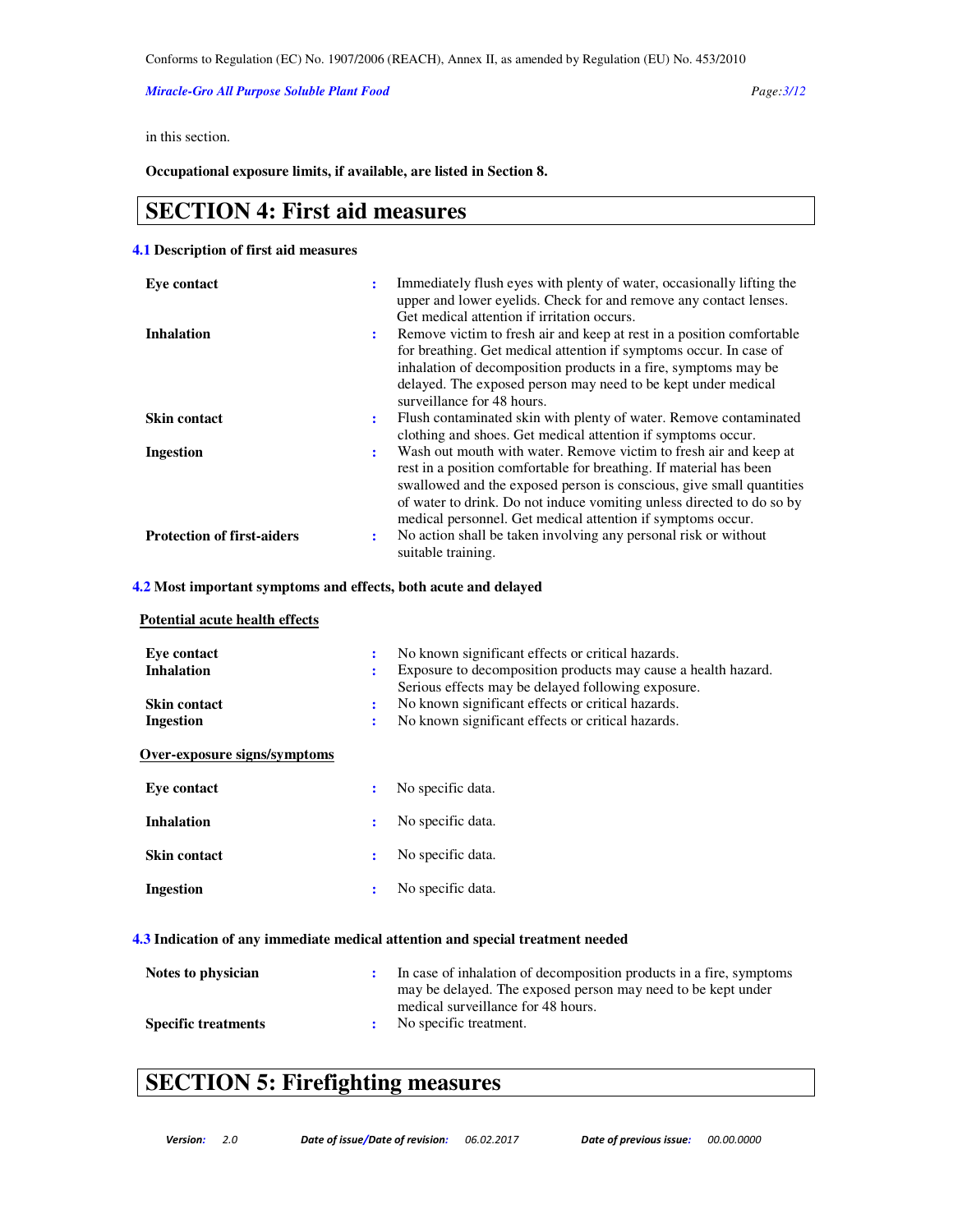*Miracle-Gro All Purpose Soluble Plant Food Page:4/12* 

| <b>5.1 Extinguishing media</b>                                 |                     |                                                                                                                                                                                                                                                                                                                                                                         |
|----------------------------------------------------------------|---------------------|-------------------------------------------------------------------------------------------------------------------------------------------------------------------------------------------------------------------------------------------------------------------------------------------------------------------------------------------------------------------------|
| Suitable extinguishing media<br>Unsuitable extinguishing media | $\ddot{\cdot}$<br>÷ | Use an extinguishing agent suitable for the surrounding fire.<br>None known.                                                                                                                                                                                                                                                                                            |
| 5.2 Special hazards arising from the substance or mixture      |                     |                                                                                                                                                                                                                                                                                                                                                                         |
| Hazards from the substance or<br>mixture                       | ÷                   | No specific fire or explosion hazard.                                                                                                                                                                                                                                                                                                                                   |
| <b>Hazardous</b> thermal<br>decomposition products             |                     | Decomposition products may include the following materials:<br>carbon dioxide<br>carbon monoxide<br>nitrogen oxides<br>halogenated compounds<br>metal oxide/oxides                                                                                                                                                                                                      |
| 5.3 Advice for firefighters                                    |                     |                                                                                                                                                                                                                                                                                                                                                                         |
| Special protective actions for<br>fire-fighters                | ÷                   | Promptly isolate the scene by removing all persons from the vicinity<br>of the incident if there is a fire. No action shall be taken involving<br>any personal risk or without suitable training.                                                                                                                                                                       |
| Special protective equipment for<br>fire-fighters              | $\ddot{\cdot}$      | Fire-fighters should wear appropriate protective equipment and self-<br>contained breathing apparatus (SCBA) with a full face-piece<br>operated in positive pressure mode. Clothing for fire-fighters<br>(including helmets, protective boots and gloves) conforming to<br>European standard EN 469 will provide a basic level of protection for<br>chemical incidents. |
| <b>Additional information</b>                                  |                     | Not available.                                                                                                                                                                                                                                                                                                                                                          |
| $CFTION$ 6. A coidental release measures                       |                     |                                                                                                                                                                                                                                                                                                                                                                         |

### **SECTION 6: Accidental release measures**

### **6.1 Personal precautions, protective equipment and emergency procedures**

| For non-emergency personnel<br>For emergency responders   | ÷<br>÷ | No action shall be taken involving any personal risk or without<br>suitable training. Evacuate surrounding areas. Keep unnecessary and<br>unprotected personnel from entering. Do not touch or walk through<br>spilled material. Put on appropriate personal protective equipment.<br>If specialised clothing is required to deal with the spillage, take note<br>of any information in Section 8 on suitable and unsuitable materials.<br>See also the information in "For non-emergency personnel". |
|-----------------------------------------------------------|--------|-------------------------------------------------------------------------------------------------------------------------------------------------------------------------------------------------------------------------------------------------------------------------------------------------------------------------------------------------------------------------------------------------------------------------------------------------------------------------------------------------------|
| <b>6.2 Environmental precautions</b>                      | ÷      | Avoid dispersal of spilled material and runoff and contact with soil,<br>waterways, drains and sewers. Inform the relevant authorities if the<br>product has caused environmental pollution (sewers, waterways, soil<br>or air).                                                                                                                                                                                                                                                                      |
| 6.3 Methods and materials for containment and cleaning up |        |                                                                                                                                                                                                                                                                                                                                                                                                                                                                                                       |
| <b>Spill</b>                                              | ÷      | Move containers from spill area. Prevent entry into sewers, water<br>courses, basements or confined areas. Vacuum or sweep up material<br>and place in a designated, labeled waste container. Dispose of via a<br>licensed waste disposal contractor.                                                                                                                                                                                                                                                 |
| <b>6.4 Reference to other sections</b>                    | ÷      | See Section 1 for emergency contact information.<br>See Section 8 for information on appropriate personal protective<br>equipment.<br>See Section 13 for additional waste treatment information.                                                                                                                                                                                                                                                                                                      |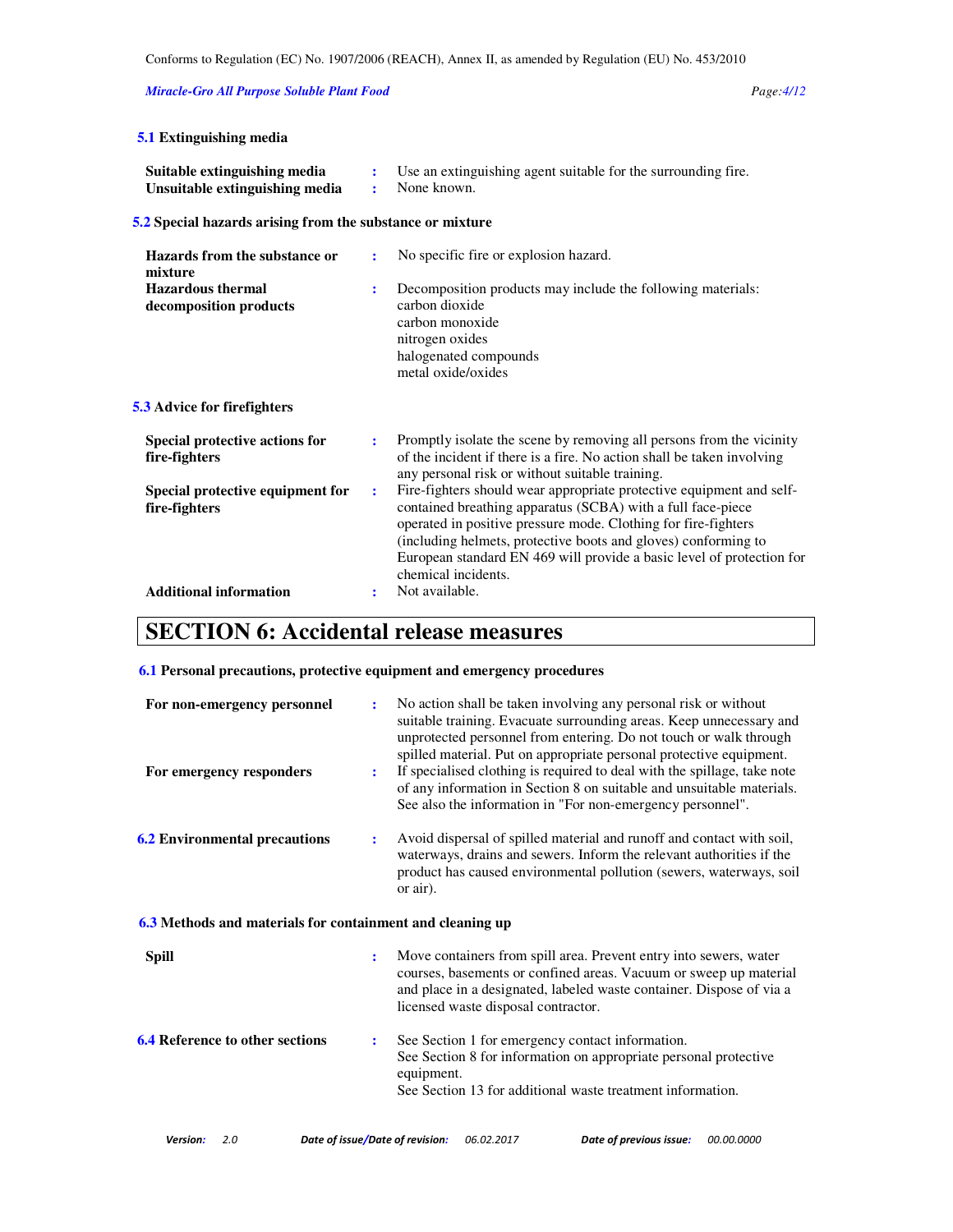#### *Miracle-Gro All Purpose Soluble Plant Food Page:5/12*

## **SECTION 7: Handling and storage**

The information in this section contains generic advice and guidance. The list of Identified Uses in Section 1 should be consulted for any available use-specific information provided in the Exposure Scenario(s).

#### **7.1 Precautions for safe handling**

| <b>Protective measures</b><br>Advice on general occupational<br>hygiene    | ÷<br>÷         | Put on appropriate personal protective equipment (see Section 8).<br>Eating, drinking and smoking should be prohibited in areas where<br>this material is handled, stored and processed. Workers should wash<br>hands and face before eating, drinking and smoking. Remove<br>contaminated clothing and protective equipment before entering<br>eating areas. See also Section 8 for additional information on hygiene<br>measures.                                                                                |
|----------------------------------------------------------------------------|----------------|--------------------------------------------------------------------------------------------------------------------------------------------------------------------------------------------------------------------------------------------------------------------------------------------------------------------------------------------------------------------------------------------------------------------------------------------------------------------------------------------------------------------|
| <b>7.2 Conditions for safe storage,</b><br>including any incompatibilities | $\ddot{\cdot}$ | Store in accordance with local regulations. Store in original<br>container protected from direct sunlight in a dry, cool and well-<br>ventilated area, away from incompatible materials (see Section 10)<br>and food and drink. Keep container tightly closed and sealed until<br>ready for use. Containers that have been opened must be carefully<br>resealed and kept upright to prevent leakage. Do not store in<br>unlabeled containers. Use appropriate containment to avoid<br>environmental contamination. |

#### **7.3 Specific end use(s)**

| <b>Recommendations</b>     | Not available. |
|----------------------------|----------------|
| Industrial sector specific | Not available. |
| solutions                  |                |

# **SECTION 8: Exposure controls/personal protection**

#### **8.1 Control parameters**

#### **Occupational exposure limits**

No exposure limit value known.

#### **Recommended monitoring procedures**

**:** If this product contains ingredients with exposure limits, personal, workplace atmosphere or biological monitoring may be required to determine the effectiveness of the ventilation or other control measures and/or the necessity to use respiratory protective equipment. Reference should be made to monitoring standards, such as the following: European Standard EN 689 (Workplace atmospheres - Guidance for the assessment of exposure by inhalation to chemical agents for comparison with limit values and measurement strategy) European Standard EN 14042 (Workplace atmospheres - Guide for the application and use of procedures for the assessment of exposure to chemical and biological agents) European Standard EN 482 (Workplace atmospheres - General requirements for the performance of procedures for the measurement of chemical agents) Reference to national guidance documents for methods for the determination of hazardous substances will also be required.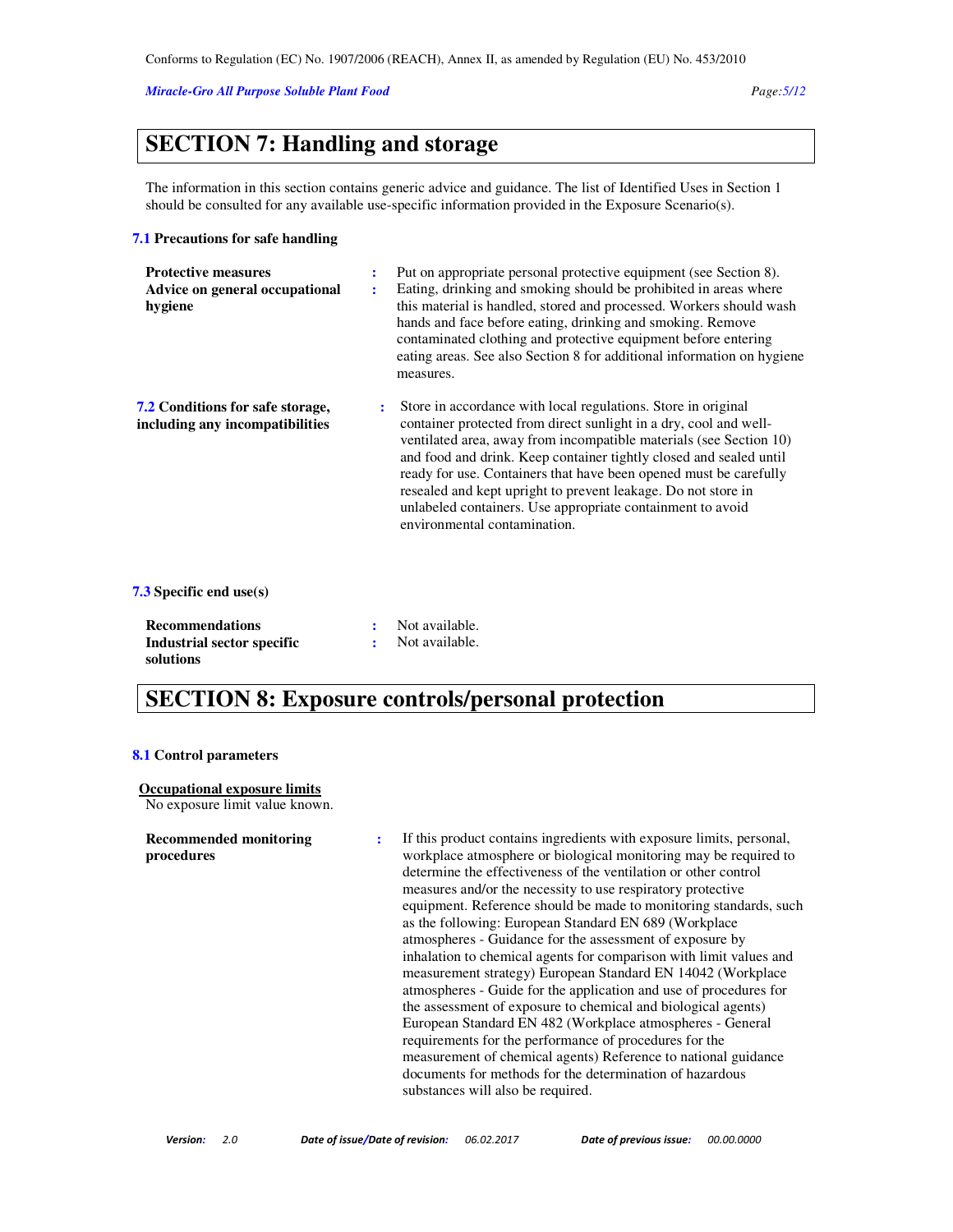#### *Miracle-Gro All Purpose Soluble Plant Food Page:6/12*

| <b>DNEL/DMEL Summary</b>               |                | Not available.                                                                                                                                                                                                                                                                                                                                                                                     |
|----------------------------------------|----------------|----------------------------------------------------------------------------------------------------------------------------------------------------------------------------------------------------------------------------------------------------------------------------------------------------------------------------------------------------------------------------------------------------|
| <b>PNEC Summary</b>                    | ÷              | Not available.                                                                                                                                                                                                                                                                                                                                                                                     |
| 8.2 Exposure controls                  |                |                                                                                                                                                                                                                                                                                                                                                                                                    |
| Appropriate engineering controls       | ÷              | No special ventilation requirements. Good general ventilation should<br>be sufficient to control worker exposure to airborne contaminants. If<br>this product contains ingredients with exposure limits, use process<br>enclosures, local exhaust ventilation or other engineering controls to<br>keep worker exposure below any recommended or statutory limits.                                  |
| <b>Individual protection measures</b>  |                |                                                                                                                                                                                                                                                                                                                                                                                                    |
| <b>Hygiene</b> measures                | ÷              | Wash hands, forearms and face thoroughly after handling chemical<br>products, before eating, smoking and using the lavatory and at the<br>end of the working period. Appropriate techniques should be used to<br>remove potentially contaminated clothing. Wash contaminated<br>clothing before reusing. Ensure that eyewash stations and safety<br>showers are close to the workstation location. |
| <b>Eye/face protection</b>             | ÷              | Safety eyewear complying with an approved standard should be<br>used when a risk assessment indicates this is necessary to avoid<br>exposure to liquid splashes, mists, gases or dusts. If contact is<br>possible, the following protection should be worn, unless the<br>assessment indicates a higher degree of protection: safety glasses<br>with side-shields.                                 |
| <b>Skin protection</b>                 |                |                                                                                                                                                                                                                                                                                                                                                                                                    |
| <b>Hand protection</b>                 | ÷              | Chemical-resistant, impervious gloves complying with an approved<br>standard should be worn at all times when handling chemical<br>products if a risk assessment indicates this is necessary.                                                                                                                                                                                                      |
| <b>Body protection</b>                 | ÷              | Personal protective equipment for the body should be selected based<br>on the task being performed and the risks involved and should be<br>approved by a specialist before handling this product.                                                                                                                                                                                                  |
| Other skin protection                  | ÷              | Appropriate footwear and any additional skin protection measures<br>should be selected based on the task being performed and the risks<br>involved and should be approved by a specialist before handling this<br>product.                                                                                                                                                                         |
| <b>Respiratory protection</b>          | $\ddot{\cdot}$ | Use a properly fitted, particulate filter respirator complying with an<br>approved standard if a risk assessment indicates this is necessary.<br>Respirator selection must be based on known or anticipated<br>exposure levels, the hazards of the product and the safe working<br>limits of the selected respirator.                                                                              |
| <b>Environmental exposure controls</b> | $\ddot{\cdot}$ | Emissions from ventilation or work process equipment should be<br>checked to ensure they comply with the requirements of<br>environmental protection legislation. In some cases, fume scrubbers,<br>filters or engineering modifications to the process equipment will be<br>necessary to reduce emissions to acceptable levels.                                                                   |

# **SECTION 9: Physical and chemical properties**

### **9.1 Information on basic physical and chemical properties**

#### **Appearance**

**Physical state :**  solid [powder]

Version: 2.0 Date of issue/Date of revision: 06.02.2017 Date of previous issue: 00.00.0000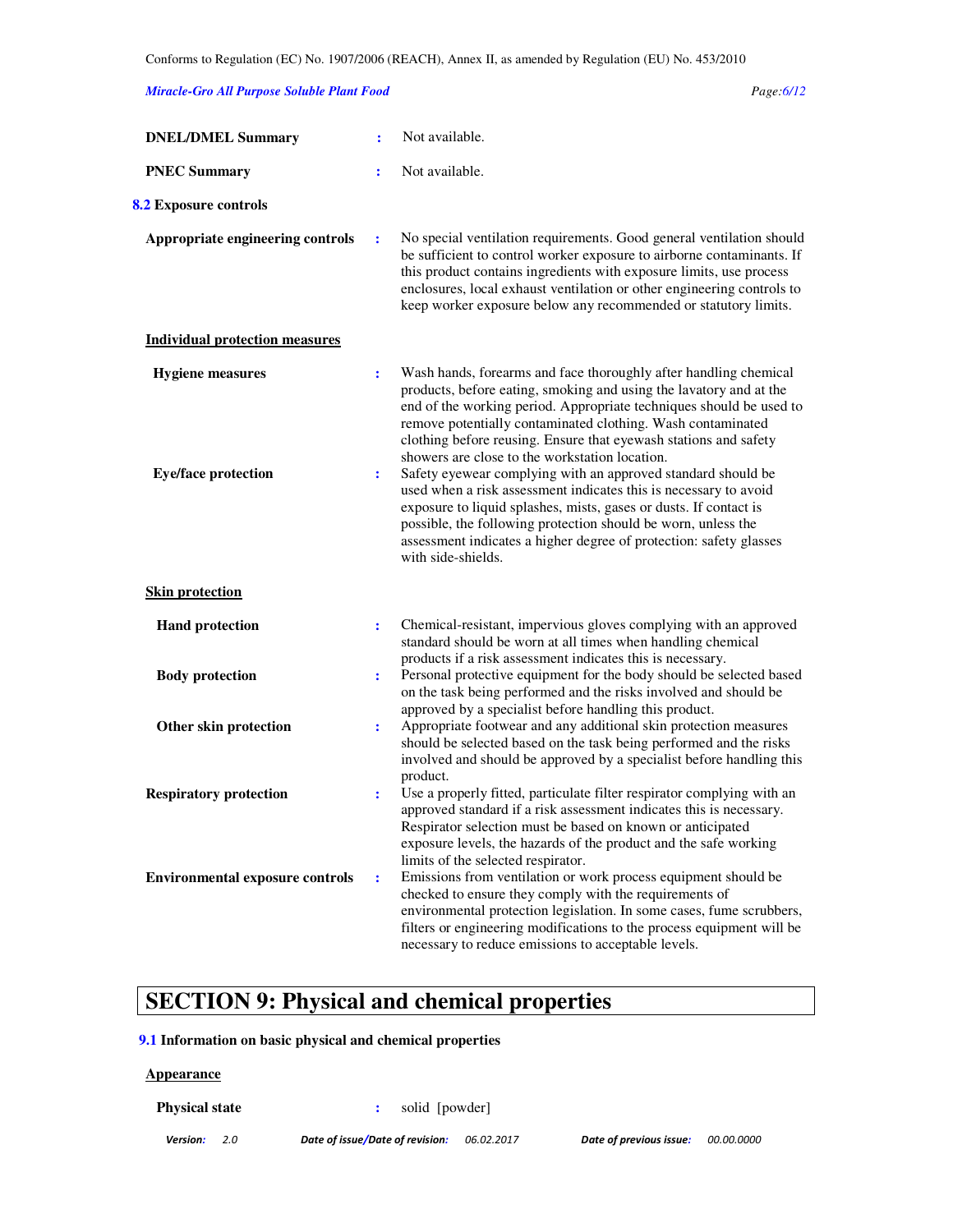#### *Miracle-Gro All Purpose Soluble Plant Food Page:7/12*

| Color                             |   | Blue.          |
|-----------------------------------|---|----------------|
| Odor                              |   | Characteristic |
| рH                                | ፡ | Not available. |
| Initial boiling point and boiling |   | Not available. |
| range                             |   |                |
| <b>Flash point</b>                |   | Not available. |
| Flammability (solid, gas)         | ÷ | Not available. |
| <b>Relative density</b>           |   | Not available. |
| Solubility(ies)                   |   | Not available. |
|                                   |   |                |

### **9.2 Other information**

No additional information.

# **SECTION 10: Stability and reactivity**

| <b>10.1 Reactivity</b>                            | ÷              | No specific test data related to reactivity available for this product or<br>its ingredients.           |  |
|---------------------------------------------------|----------------|---------------------------------------------------------------------------------------------------------|--|
| <b>10.2</b> Chemical stability                    | ÷              | The product is stable.                                                                                  |  |
| <b>10.3 Possibility of hazardous</b><br>reactions | $\ddot{\cdot}$ | Under normal conditions of storage and use, hazardous reactions<br>will not occur.                      |  |
| 10.4 Conditions to avoid                          | $\bullet$      | No specific data.                                                                                       |  |
| 10.5 Incompatible materials                       | ÷              | No specific data.                                                                                       |  |
| 10.6 Hazardous decomposition<br>products          | ÷              | Under normal conditions of storage and use, hazardous<br>decomposition products should not be produced. |  |

# **SECTION 11: Toxicological information**

#### **11.1 Information on toxicological effects**

| <b>Acute toxicity</b>           |   |                                                       |
|---------------------------------|---|-------------------------------------------------------|
| <b>Conclusion/Summary</b>       | ÷ | Not available.                                        |
| <b>Acute toxicity estimates</b> |   |                                                       |
| Not available.                  |   |                                                       |
| <b>Irritation/Corrosion</b>     |   |                                                       |
| <b>Conclusion/Summary</b>       |   |                                                       |
| <b>Skin</b>                     | ÷ | Not available.                                        |
| Eyes                            | ÷ | Not available.                                        |
| <b>Respiratory</b>              | ÷ | Not available.                                        |
| <b>Sensitization</b>            |   |                                                       |
| <b>Conclusion/Summary</b>       |   |                                                       |
| Skin                            | ÷ | Not sensitizing - based on the individual components. |
| <b>Respiratory</b>              | ٠ | Not sensitizing - based on the individual components. |
| Mutagenicitv                    |   |                                                       |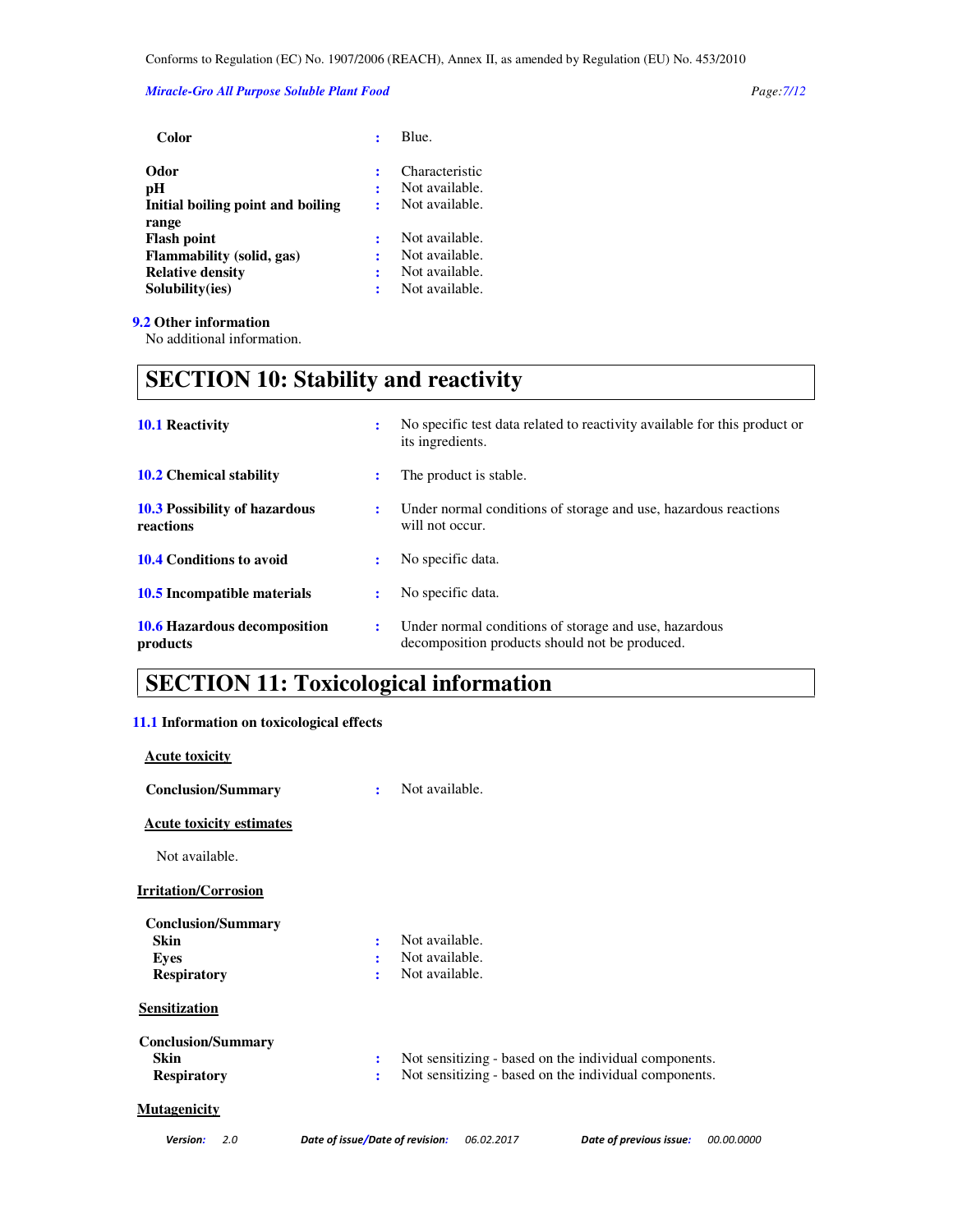### *Miracle-Gro All Purpose Soluble Plant Food Page:8/12*

| <b>Conclusion/Summary</b>                                                                | ÷                   |                                  |            | No known significant effects or critical hazards.                                                                                                                        |            |
|------------------------------------------------------------------------------------------|---------------------|----------------------------------|------------|--------------------------------------------------------------------------------------------------------------------------------------------------------------------------|------------|
| <b>Carcinogenicity</b>                                                                   |                     |                                  |            |                                                                                                                                                                          |            |
| <b>Conclusion/Summary</b>                                                                | $\ddot{\cdot}$      |                                  |            | No known significant effects or critical hazards.                                                                                                                        |            |
| <b>Reproductive toxicity</b>                                                             |                     |                                  |            |                                                                                                                                                                          |            |
| <b>Conclusion/Summary</b>                                                                | ÷                   |                                  |            | No known significant effects or critical hazards.                                                                                                                        |            |
| <b>Teratogenicity</b>                                                                    |                     |                                  |            |                                                                                                                                                                          |            |
| <b>Conclusion/Summary</b>                                                                | ÷                   |                                  |            | No known significant effects or critical hazards.                                                                                                                        |            |
| <b>Specific target organ toxicity (single exposure)</b><br>Not available.                |                     |                                  |            |                                                                                                                                                                          |            |
| Specific target organ toxicity (repeated exposure)<br>Not available.                     |                     |                                  |            |                                                                                                                                                                          |            |
| <b>Aspiration hazard</b><br>Not available.                                               |                     |                                  |            |                                                                                                                                                                          |            |
| Information on the likely routes<br>of exposure                                          | ÷                   | Not available.                   |            |                                                                                                                                                                          |            |
| <b>Potential acute health effects</b>                                                    |                     |                                  |            |                                                                                                                                                                          |            |
| <b>Eye contact</b><br><b>Inhalation</b>                                                  | ÷<br>$\ddot{\cdot}$ |                                  |            | No known significant effects or critical hazards.<br>Exposure to decomposition products may cause a health hazard.<br>Serious effects may be delayed following exposure. |            |
| <b>Skin contact</b><br><b>Ingestion</b>                                                  | $\ddot{\cdot}$<br>÷ |                                  |            | No known significant effects or critical hazards.<br>No known significant effects or critical hazards.                                                                   |            |
| Symptoms related to the physical, chemical and toxicological characteristics             |                     |                                  |            |                                                                                                                                                                          |            |
| <b>Eye contact</b>                                                                       | ÷                   | No specific data.                |            |                                                                                                                                                                          |            |
| <b>Inhalation</b>                                                                        | ÷                   | No specific data.                |            |                                                                                                                                                                          |            |
| <b>Skin contact</b>                                                                      | ÷                   | No specific data.                |            |                                                                                                                                                                          |            |
| <b>Ingestion</b>                                                                         | ÷                   | No specific data.                |            |                                                                                                                                                                          |            |
| Delayed and immediate effects and also chronic effects from short and long term exposure |                     |                                  |            |                                                                                                                                                                          |            |
| <b>Short term exposure</b>                                                               |                     |                                  |            |                                                                                                                                                                          |            |
| <b>Potential immediate effects</b>                                                       | ÷                   | Not available.                   |            |                                                                                                                                                                          |            |
| <b>Potential delayed effects</b>                                                         | ÷                   | Not available.                   |            |                                                                                                                                                                          |            |
| Long term exposure                                                                       |                     |                                  |            |                                                                                                                                                                          |            |
| <b>Potential immediate effects</b>                                                       | ÷                   | Not available.<br>Not available. |            |                                                                                                                                                                          |            |
| <b>Potential delayed effects</b>                                                         |                     |                                  |            |                                                                                                                                                                          |            |
| Potential chronic health effects                                                         |                     |                                  |            |                                                                                                                                                                          |            |
| <b>Conclusion/Summary</b>                                                                | ÷                   |                                  |            | No known significant effects or critical hazards.                                                                                                                        |            |
| <b>General</b>                                                                           | ÷                   |                                  |            | No known significant effects or critical hazards.                                                                                                                        |            |
| Version:<br>2.0                                                                          |                     | Date of issue/Date of revision:  | 06.02.2017 | Date of previous issue:                                                                                                                                                  | 00.00.0000 |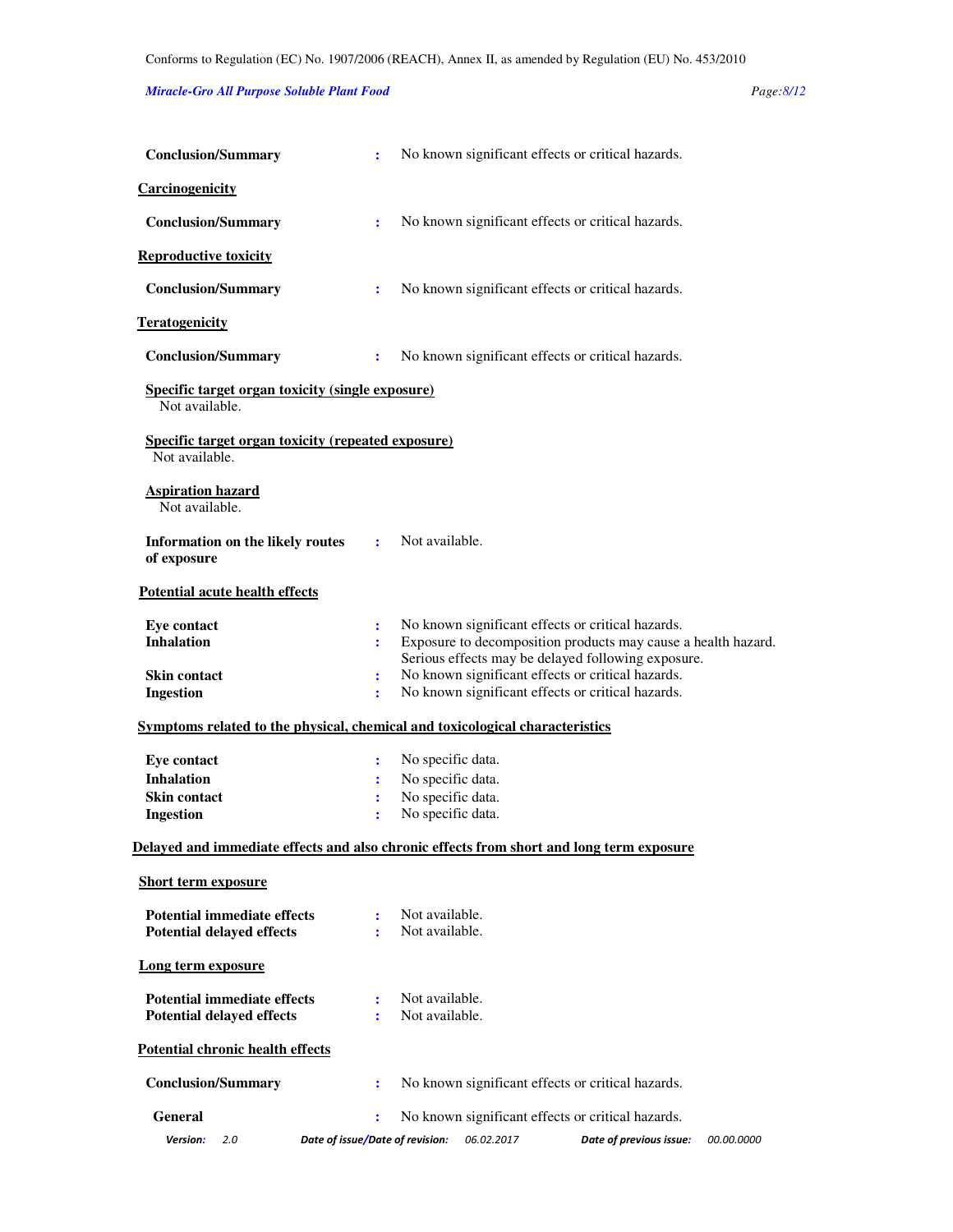*Miracle-Gro All Purpose Soluble Plant Food Page:9/12* 

| Carcinogenicity              | No known significant effects or critical hazards. |
|------------------------------|---------------------------------------------------|
| <b>Mutagenicity</b>          | No known significant effects or critical hazards. |
| <b>Teratogenicity</b>        | No known significant effects or critical hazards. |
| <b>Developmental effects</b> | No known significant effects or critical hazards. |
| <b>Fertility effects</b>     | No known significant effects or critical hazards. |

# **SECTION 12: Ecological information**

| 12.1 Toxicity                                        |                |                                                             |
|------------------------------------------------------|----------------|-------------------------------------------------------------|
| <b>Conclusion/Summary</b>                            | $\mathbf{r}$   | Not available.                                              |
| 12.2 Persistence and degradability                   |                |                                                             |
| <b>Conclusion/Summary</b>                            | ÷              | No known significant effects or critical hazards.           |
| <b>12.3 Bioaccumulative potential</b> Not available. |                |                                                             |
| 12.4 Mobility in soil                                |                |                                                             |
| Soil/water partition coefficient<br>(KOC)            | $\mathbf{r}$   | Not available.                                              |
| <b>Mobility</b>                                      | $\ddot{\cdot}$ | Not available.                                              |
| 12.5 Results of PBT and vPvB assessment              |                |                                                             |
| <b>PBT</b>                                           | ÷              | P: Not available.<br>B: Not available.<br>T: Not available. |
| vPvB                                                 | ÷              | vP: Not available.<br>vB: Not available.                    |
| 12.6 Other adverse effects                           | ÷              | No known significant effects or critical hazards.           |

# **SECTION 13: Disposal considerations**

The information in this section contains generic advice and guidance. The list of Identified Uses in Section 1 should be consulted for any available use-specific information provided in the Exposure Scenario(s).

#### **13.1 Waste treatment methods**

#### **Product**

| <b>Methods of disposal</b><br><b>Hazardous</b> waste |                                 |            | The generation of waste should be avoided or minimized wherever<br>possible. Disposal of this product, solutions and any by-products<br>should at all times comply with the requirements of environmental<br>protection and waste disposal legislation and any regional local<br>authority requirements. Dispose of surplus and non-recyclable<br>products via a licensed waste disposal contractor. Waste should not<br>be disposed of untreated to the sewer unless fully compliant with the<br>requirements of all authorities with jurisdiction.<br>Within the present knowledge of the supplier, this product is not |                   |
|------------------------------------------------------|---------------------------------|------------|---------------------------------------------------------------------------------------------------------------------------------------------------------------------------------------------------------------------------------------------------------------------------------------------------------------------------------------------------------------------------------------------------------------------------------------------------------------------------------------------------------------------------------------------------------------------------------------------------------------------------|-------------------|
| <b>Version:</b><br>2.0                               | Date of issue/Date of revision: | 06.02.2017 | Date of previous issue:                                                                                                                                                                                                                                                                                                                                                                                                                                                                                                                                                                                                   | <i>00.00.0000</i> |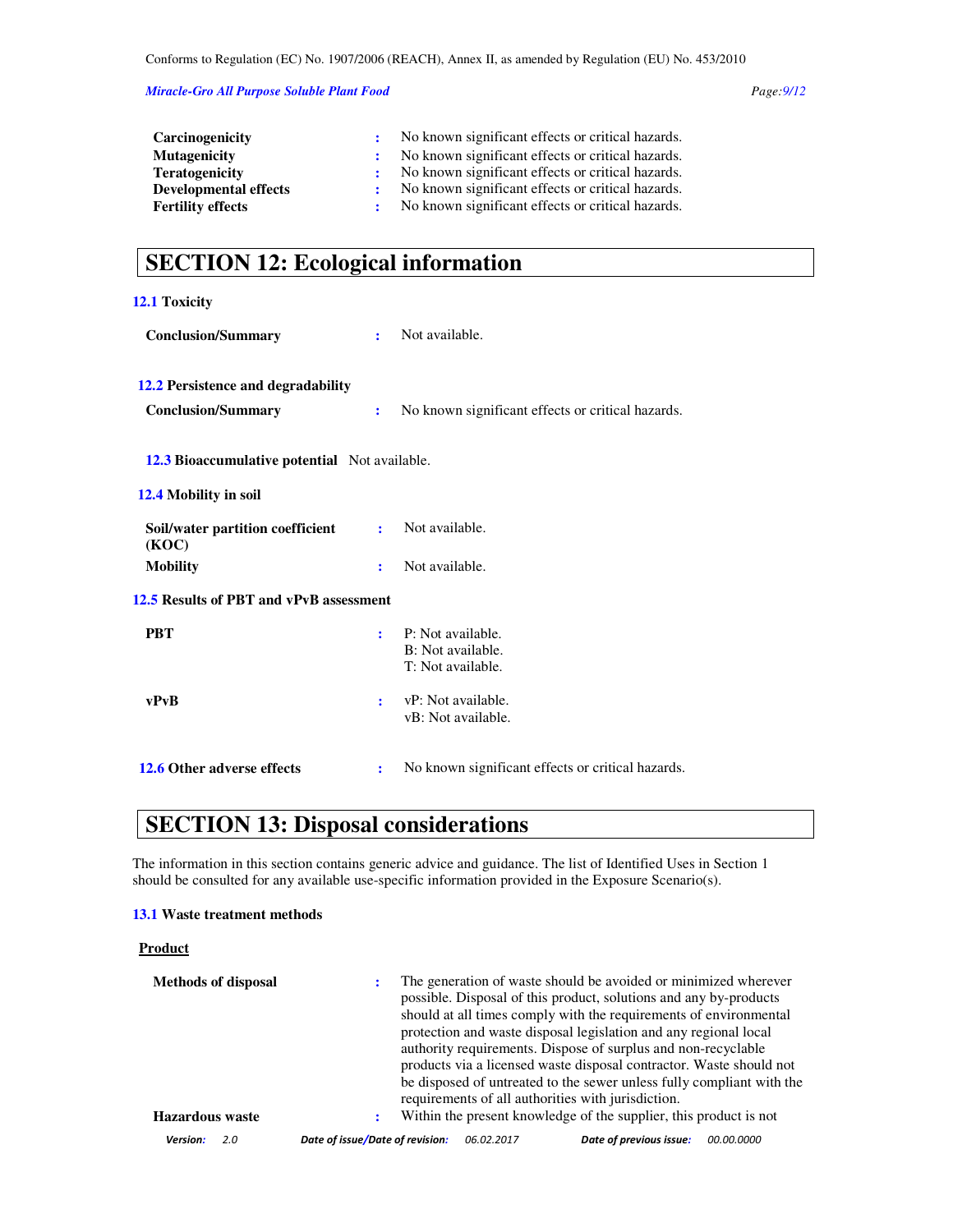#### *Miracle-Gro All Purpose Soluble Plant Food Page:10/12*

|                            |                | regarded as hazardous waste, as defined by EU Directive<br>91/689/EEC.                                                                                                                                                                       |  |  |  |
|----------------------------|----------------|----------------------------------------------------------------------------------------------------------------------------------------------------------------------------------------------------------------------------------------------|--|--|--|
| Packaging                  |                |                                                                                                                                                                                                                                              |  |  |  |
| <b>Methods of disposal</b> | ÷              | The generation of waste should be avoided or minimized wherever<br>possible. Waste packaging should be recycled. Incineration or<br>landfill should only be considered when recycling is not feasible.                                       |  |  |  |
| <b>Special precautions</b> | $\ddot{\cdot}$ | This material and its container must be disposed of in a safe way.<br>Empty containers or liners may retain some product residues. Avoid<br>dispersal of spilled material and runoff and contact with soil,<br>waterways, drains and sewers. |  |  |  |

## **SECTION 14: Transport information**

|                       | <b>ADR/RID</b>    | <b>ADN</b>        | <b>IMDG</b>              | <b>IATA</b>       |
|-----------------------|-------------------|-------------------|--------------------------|-------------------|
|                       |                   |                   |                          |                   |
| 14.1 UN number        |                   |                   |                          |                   |
|                       |                   |                   |                          |                   |
| 14.2 UN proper        | Not classified as | Not classified as | Not classified as        | Not classified as |
| shipping name         | dangerous         | dangerous         | dangerous                | dangerous         |
| <b>14.3 Transport</b> |                   |                   |                          |                   |
| hazard class(es)      | Not available.    | Not available.    | Not available.           | Not available.    |
| 14.4 Packing          | ۰                 |                   |                          |                   |
| group                 |                   |                   |                          |                   |
| 14.5.                 | No.               | No.               | No.                      | No.               |
| <b>Environmental</b>  |                   |                   |                          |                   |
| hazards               |                   |                   |                          |                   |
| <b>Additional</b>     |                   |                   | <b>Marine pollutant:</b> |                   |
| information           |                   |                   | No.                      |                   |
|                       |                   |                   |                          |                   |

**14.6 Special precautions for user :** Transport within user's premises: always transport in closed containers that are upright and secure. Ensure that persons transporting the product know what to do in the event of an accident or spillage.

**14.7 Transport in bulk according to Annex II of MARPOL 73/78 and the IBC Code** 

Not available.

## **SECTION 15: Regulatory information**

**15.1 Safety, health and environmental regulations/legislation specific for the substance or mixture** 

 **EU Regulation (EC) No. 1907/2006 (REACH) Annex XIV - List of substances subject to authorization Annex XIV:** None of the components are listed.

 **Substances of very high concern:** None of the components are listed.

### **Other EU regulations**

**Europe inventory** : All components are listed or exempted.

Version: 2.0 Date of issue/Date of revision: 06.02.2017 Date of previous issue: 00.00.0000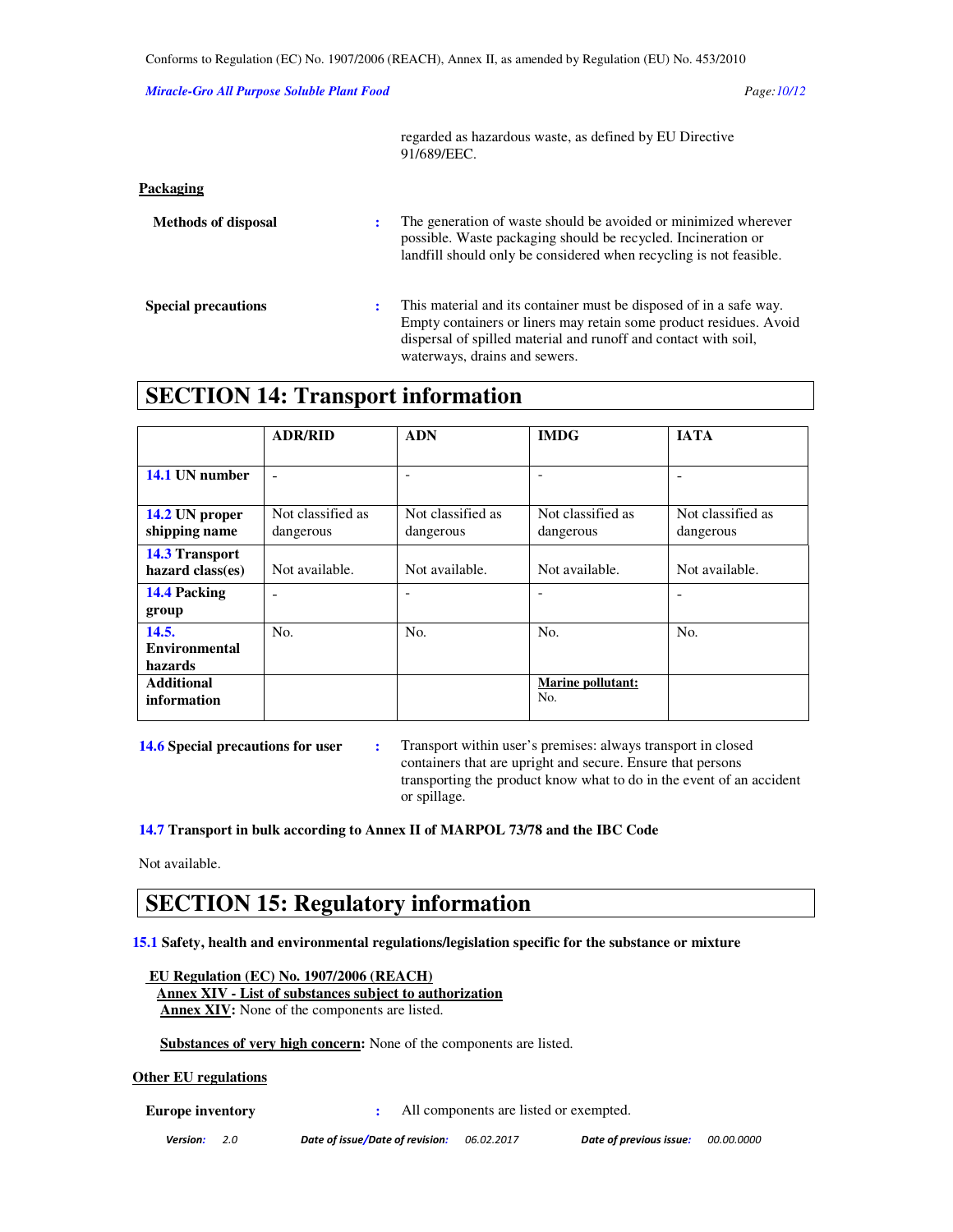#### *Miracle-Gro All Purpose Soluble Plant Food Page:11/12*

| Integrated pollution prevention | Not listed |
|---------------------------------|------------|
| and control list (IPPC) - Air   |            |
| Integrated pollution prevention | Not listed |
| and control list (IPPC) - Water |            |

#### **Aerosol dispensers :**  Not applicable.

#### **Seveso Directive**

This product is not controlled under the Seveso Directive.

#### **National regulations**

#### **International regulations**

**Montreal Protocol (Annexes A, B, C, E)** None of the components are listed. **Stockholm Convention on Persistent Organic Pollutants**

**Annex A - Elimination - Production**

None of the components are listed.

**Annex A - Elimination - Use** None of the components are listed.

**Annex B - Restriction - Production** None of the components are listed.

**Annex B - Restriction - Use** None of the components are listed.

**Annex C - Unintentional - Production** None of the components are listed.

### **Rotterdam Convention on Prior Inform Consent (PIC)**

#### **UNECE Aarhus Protocol on POPs and Heavy Metals**

**Heavy metals - Annex 1** None of the components are listed.

**POPs - Annex 1 - Production** None of the components are listed.

#### **POPs - Annex 1 - Use** None of the components are listed.

**POPs - Annex 2** None of the components are listed.

**POPs - Annex 3** None of the components are listed.

#### **International lists**